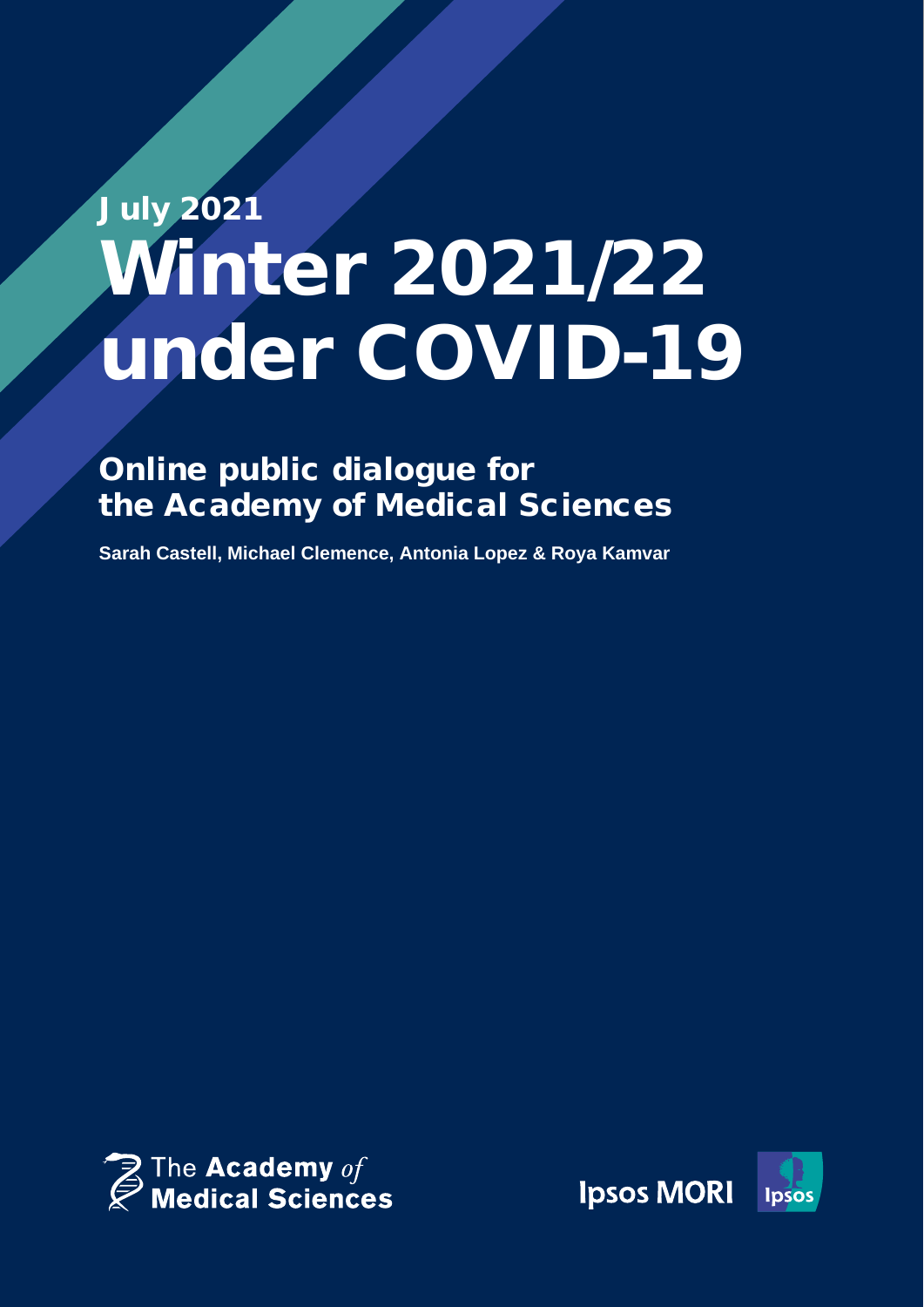21-008169-01 | Version 2 | PUBLIC | This work was carried out in accordance with the requirements of the international quality standard for Market Research, ISO 20252, and with the Ipsos<br>MORI Terms and Conditions which can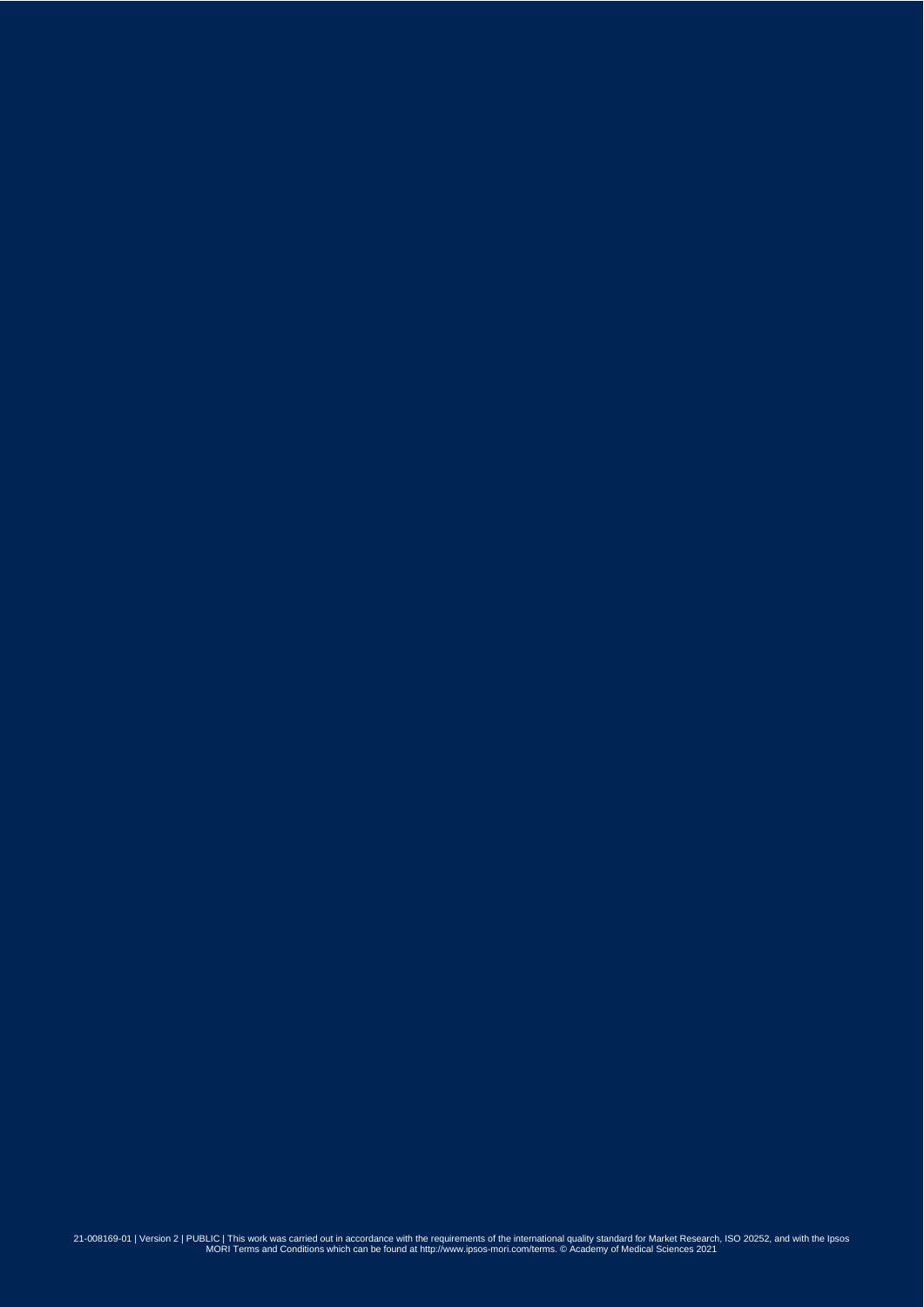# **Contents**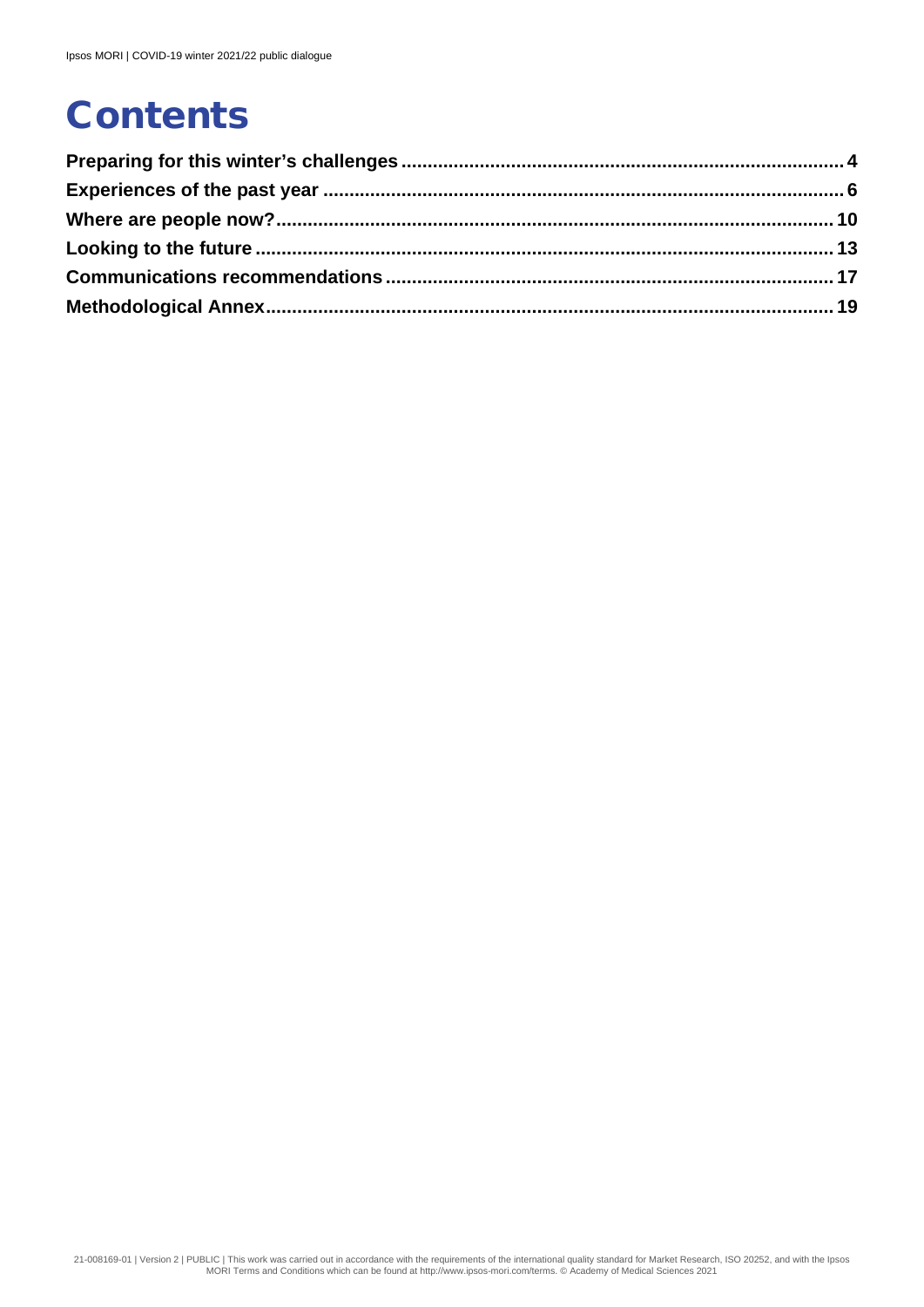# <span id="page-3-0"></span>Preparing for this winter's challenges

This report details the full findings from five workshops carried out by Ipsos MORI between March and June 2021 on behalf of the Academy of Medical Sciences, covering public experiences and perceptions of the pandemic over the winter of 2020/2021 and looking to their expectations around likely experiences during the winter of 2021/2022.

The workshops were conducted with a panel of thirty members of the public drawn from across the UK, including representatives of ethnic minority groups and those who had been told to shield during the COVID-19 lockdown measures. The panel of members of the public included some participants from a similar research project carried out on behalf of the Academy of Medical Sciences in May-June 2020. Young adults (18-24 years old) from the Academy's Planet DIVOC-91 Young Person UK panel also participated in the workshops.

The key findings and reflections on communications derived from this report are included below:

#### **Key findings**

#### **Participants' experiences of the pandemic have become increasingly fragmented.**

Compared with last year, the groups displayed a wider range of views on factors including government performance, optimism for the coming months and personal well-being. Echoing other research, while many have adapted well to lockdown restrictions and are satisfied overall with how the pandemic has been dealt with, for others this has been a more difficult time and their view of government actions and available support is more critical.

This can also be seen in the sources of information people use to understand the latest news on the pandemic. Most of the group felt fatigued and were not actively seeking out information on the pandemic, while for the younger people group social media was acknowledged as their primary source, despite concerns about the accuracy of the content.

#### **Young people's views of vaccination are driven by different factors to older groups.**

Young people tended to view the threat from COVID-19 to their personal health as being negligible and were less likely to be swayed by ideas that getting vaccinated was their 'duty'. This means the risk/benefit calculation they make around vaccination is very different and only a small amount of negative information will move them to become vaccine hesitant. However, as a result these views tended not to be strongly held and may fall away as the vaccination drive is opened to younger people (as was witnessed among the older population).

#### **Across the group most wanted to continue a cautious approach to reopening.**

The workshops occurred before the postponement of the June 2021 date for lifting COVID-19 restrictions and there was a high level of apprehension about this date. Many felt that the use of measures including masks and restrictions on foreign travel into the UK were justified across the summer if it helped avoid a spike in cases next winter.

#### **Yet overall there was optimism about this winter.**

Many in the groups felt optimistic about the likely path of the pandemic this coming winter. The successful vaccination drive was the key reason for this optimism, but there was also a widespread belief among participants that the UK governments would learn from the mistakes of 2020 (and from best practice abroad) to help contain the disease. Participants were still focussed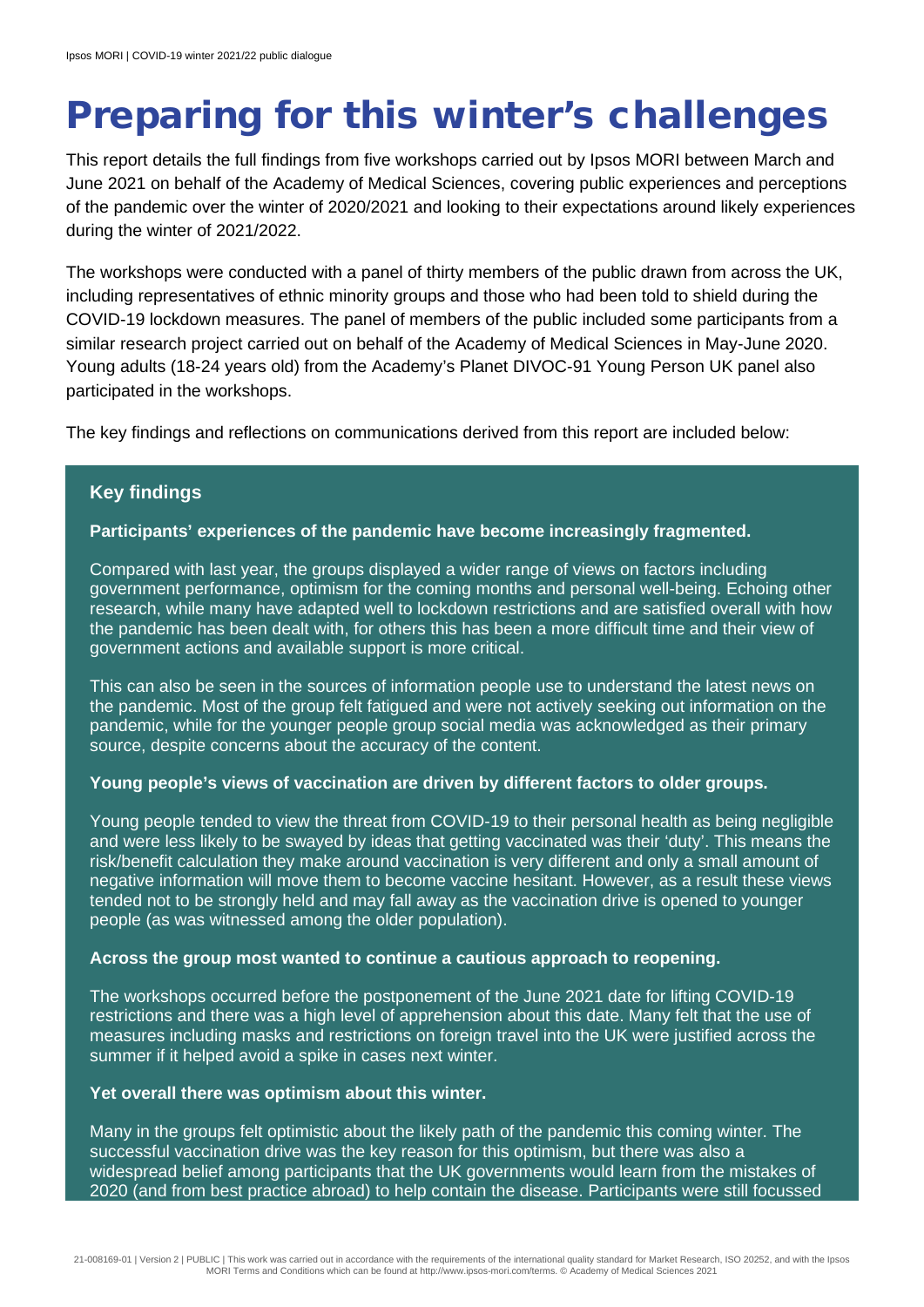on COVID-19 when asking this question and were not considering other pressures that might contribute, such as a heavy flu season or NHS overload.

#### **People are looking for distilled, clear information on what is important to them**

Most participants had long stopped monitoring the progress of the pandemic and were instead listening for information on when they would be allowed to do particular activities, especially visiting family indoors and travelling abroad. They said they wanted to have the rationale behind decisions made explained and were also keen to understand roadmaps out of the pandemic. This demand for clear communication of long-term plans is a key tension with the nature of scientific and pandemic driven decision-making.

#### **The public are looking to science and the Government for a signal of when things might return to 'normal'.**

Low awareness of the spread of the pandemic and what a 'normal' level of transmission might be means the public were unable to say when they thought the pandemic might shift from being a headline threat to the UK to a background disease that does not warrant current social distancing measures. As understanding when things return to normal is among the most important pieces of information the public are looking for, many will likely take an announcement from scientists or the government as the sign that the country has moved from an acute phase of the pandemic to a more chronic stage.

#### **People want to see that the UK Governments are thinking about making provisions to help people deal with the fallout of the pandemic.**

For many in the groups the pandemic has heightened attention on the inequalities experienced by different people as well as the unequal impacts on different sectors of the economy. Addressing this is an important factor for many and participants were keen to understand the practicalities of support that is available – for instance on how to make social distancing more accessible for businesses, public sector such as schools and individuals who are in need. Other types of support that were mentioned included financial assistance, greater mental health provision and improved sick pay for those forced to isolate.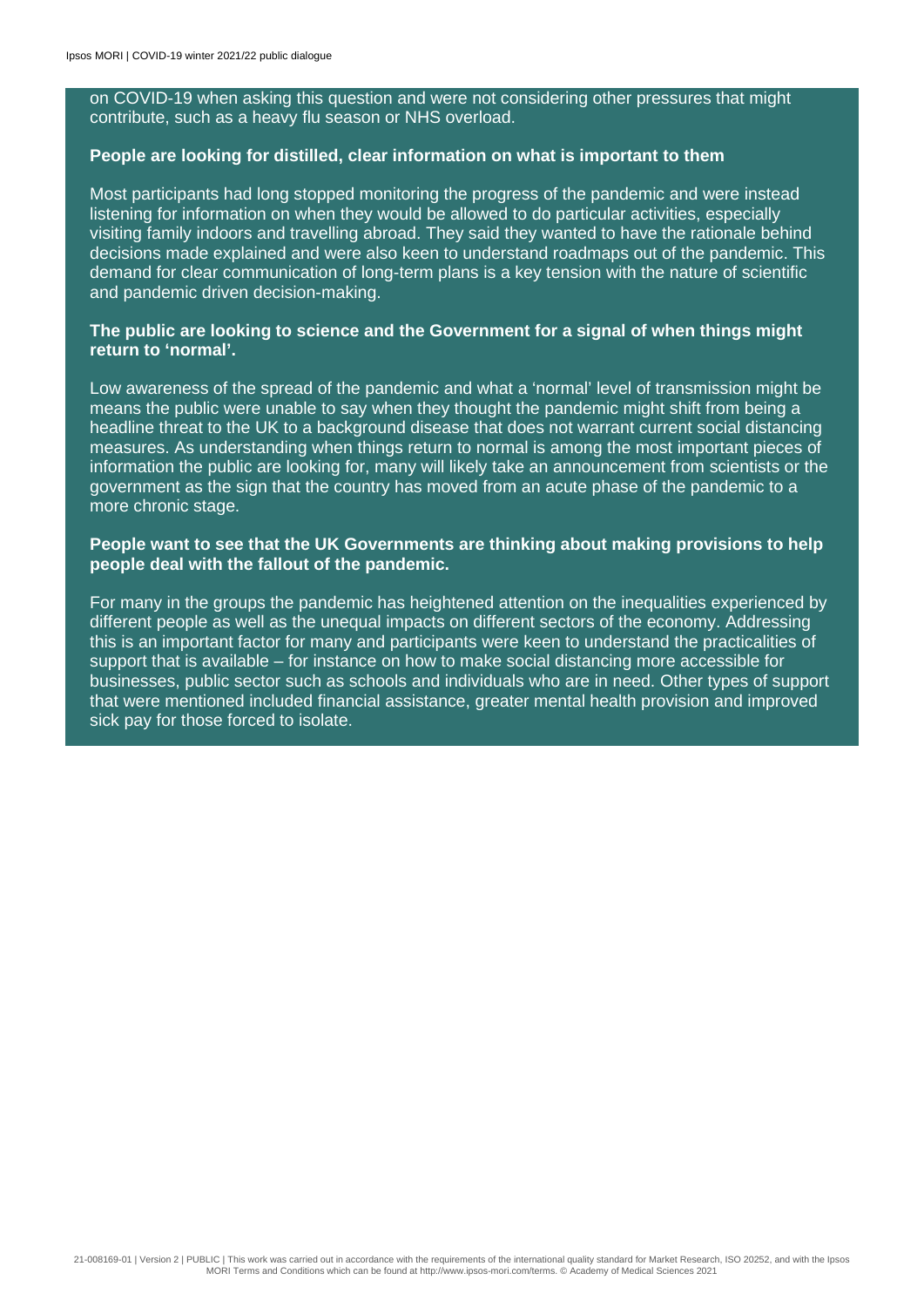# <span id="page-5-0"></span>Experiences of the past year

Perceptions of the pandemic varied strongly between group members according to their individual experiences, with factors including life stage, wealth, employment status and pre-existing health conditions all contributing to framing what the pandemic has been like for different people.

The group encompassed people with very different COVID-19 experiences, including lockdown living conditions, experiences of isolation, economic turbulence, social distancing and postponement of social, medical and educational events. A large section however had limited experience of negative impacts from the virus and tended to view the government's performance as good overall. This is echoed in recent polling which shows that although views on government performance remain sharply divided, the proportion who are satisfied overall has been rising sharply. This direction of travel could be seen in the workshops and among many participants in England, Scotland and Wales there was a feeling that the UK governments had generally done a good job, in the circumstances.

#### **March 2020 – June 2021** $60%$ **50% 50% 49% 47% 46% 44%** 50% **44% 45% 44% 42% Very/fairly well** 40% **45% 41% Very/fairly badly 40% 40% 38% 37% 38%** 30% **35% 32% 30%** 20% 10% **O% May**20 Juni20 Sepric Dec<sub>20</sub> Aug20 April 1 **May212** Jun-21 Oct20 Nov20 Jan21 Febr21 Mar21 **Source:** Ipsos MORI Political Monitor  $b: c.1,000 \, \text{B}$

## **The Government's handling of the Coronavirus outbreak**

**Overall, how well or badly do you think the Government has handled the coronavirus outbreak so far?** 

However, there was still dissatisfaction and some participants said that the government, (especially the Westminster Government) was too 'soft' on the public and had failed to be sufficiently decisive and assertive in enforcing social distancing measures. The idea that responses to the pandemic could prioritise health or the economy was also mentioned, with those mentioning this saying they felt like the UK government was prioritising the economy over health where it could. Some in the groups mentioned stories about procurement deals for friends of the government and the high cost of getting tests to allow people to travel abroad as further evidence of their suspicions about the UK Government's motives.

*"The communications from the government got so confusing, other [countries] had military and police - in UK there were only soft fines. People were blatantly breaking the rules here."* 

*"[It] will be interesting to see when they have the inquiry what the scientists recommended but the government decided against."*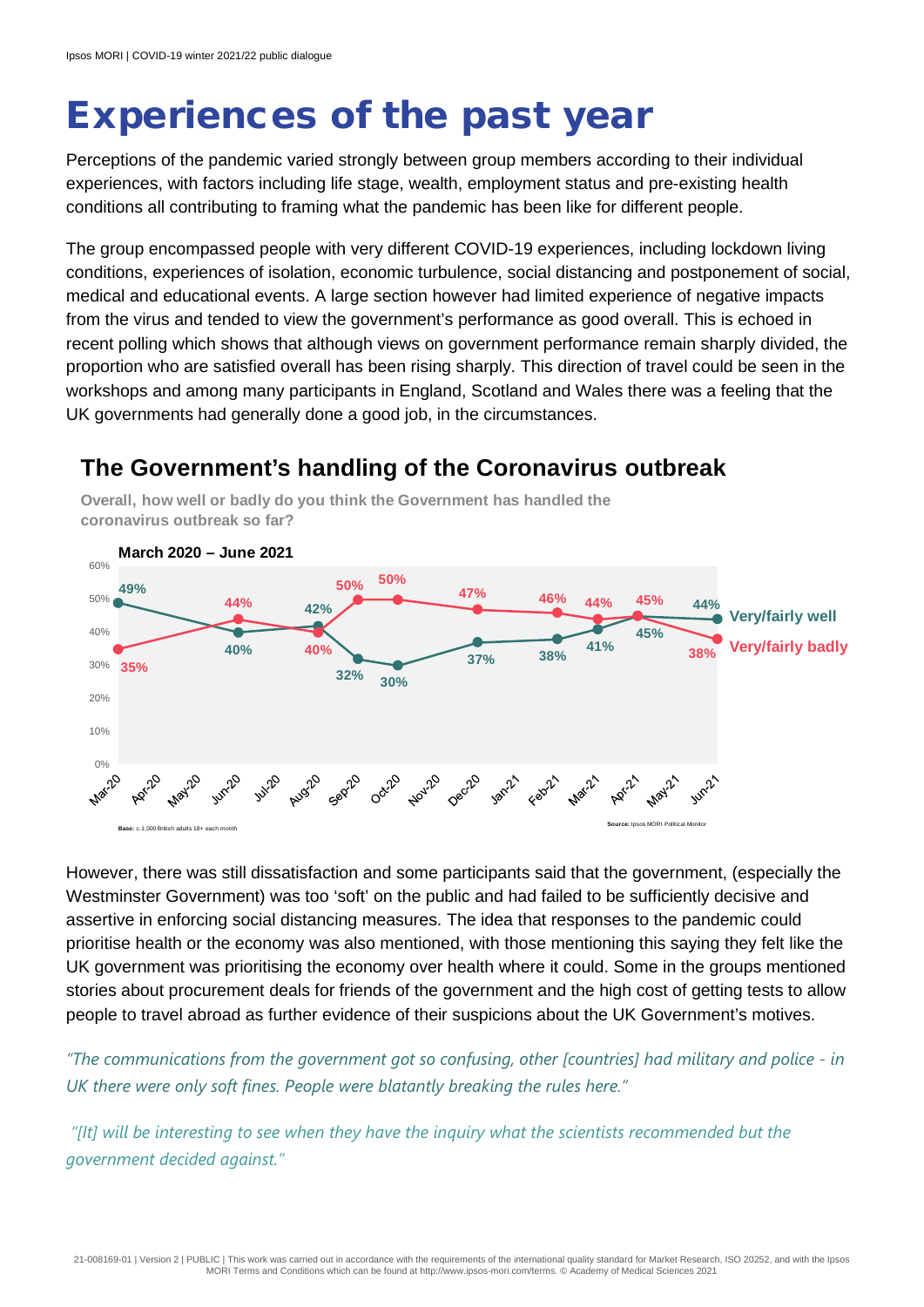### **Looking back over 2020**

Many participants found it easy to pick out positives from their experience of life under lockdown over 2020 – especially those who were older or in middle age. There was an element of nostalgia for the first lockdown in the early days of the pandemic and over the summer, which was a seen as a more comfortable and even fun experience than the more recent lockdown over winter:

*"I think it was a little bit worse because we were in winter whereas the first lockdown was in summer, we could all go out and have barbecues in the garden, enjoy the sun a bit."*

Over the year, some had adapted to their somewhat constrained horizons and felt that life had fewer stresses than it had before. For one participant who had suffered a bereavement of a close family member since the workshops in summer 2020, the requirement to stay at home and not speak to many people was seen as a help to get her through her grief, although she felt it would not be positive into the longer term.

*"My home is like a comfort blanket right now and I know I need to shrug that off and I know I need to face up and go on with it, which I will do."*

*"It just takes all the stress out of life out of me because my limitations are much narrower… I feel very stress-free since last summer and if there's another lockdown, it won't bother me in the slightest."*

Yet there was also a feeling that the pandemic had been dragging on for too long and younger participants in particular were keen to get out and meet friends. One of the younger participants had travelled out of the UK for a month during the summer of 2020 and over the winter into this year she was starting to feel that a long period stuck at home was damaging for her mental health.

*"I think it's a little bit worse because we was in winter, whereas the first lockdown was in summer, we could all go out and have barbecues in the garden, enjoy the sun a bit. And obviously, over the winter, especially Christmas, like, it's awful not being able to see all your family on Christmas. So, it's been alright but it's just that I'm so used to it now, it just feels like it's gone on for so long."*

Others were concerned about the impact of the pandemic on their education and career prospects. They had all experienced disruptions to further and higher education including long periods of home education and there was a feeling that this would disadvantage them in the future. Concerns were raised about the longer-term picture, including disruption in social development and negative impacts on mental health as well as whether their qualifications (some of which were awarded by teachers rather than under exams) would be viewed equally to those held by people a few years older or younger than themselves.

Some of those who have been shielding felt the burden of isolation more and talked of continuing anxiety about meeting people as the country begins to open up

*"I don't leave my house. I do not meet anybody unnecessarily because I have a young son at home who is shielding because he has lung issues."*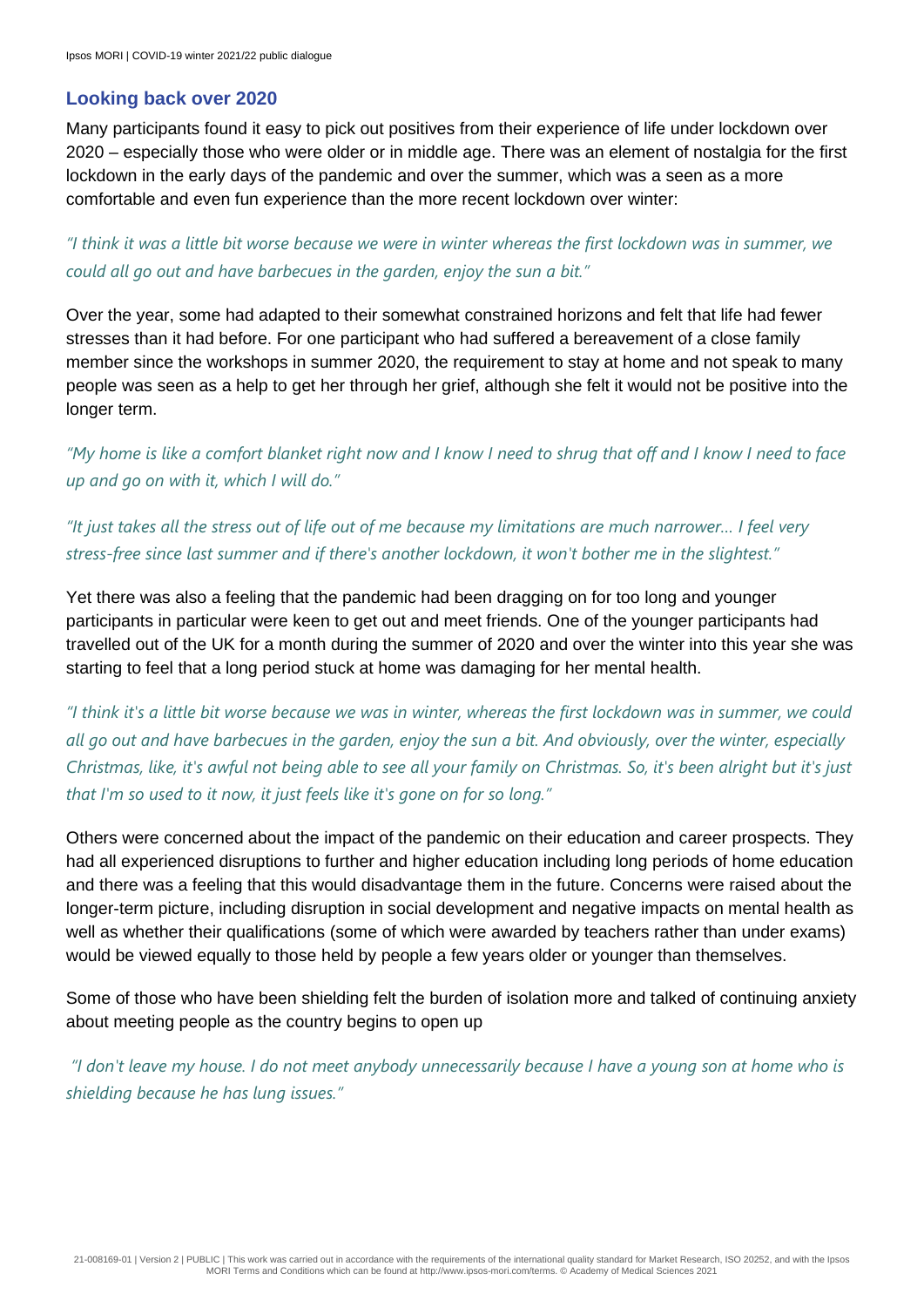#### **Views of scientific modelling**

Participants in the March workshop (who also participated in workshops during summer 2020) were shown the modelling for winter 2020 that was shared with them last year. This showed that there was a very close fit between the projections shared and the actual progress of the disease:

#### **Figure 1.1: Stimulus from the March workshop**



How have model projections fared against reality?

However, there was limited surprise from the group that the projection had turned out to be accurate and overall the view from the group was that the observed pattern was inevitable rather than avoidable. In many cases participants turned to specific anecdotes of bad behaviour as reasons for why the winter turned out in the way that it did. This led some to wonder about why the country was not more prepared for the caseload over winter.

#### *"In the summer everybody was out and about so we all knew there was going to be a second wave".*

As a result, participants were most likely to say that the government could have done more to avoid or mitigate the second peak by stricter enforcement of social distancing rules, which it was felt were only enforced during the first lockdown in spring 2020. This sense of inevitability also meant that some participants did not feel they could blame the government, or any other single reason, for the death toll over winter:

*"I think it's a bit of both really. Like, the way that the government has dealt with it isn't great… they're not really big enough laws for people [to want] not to break them… It's also some people's faults as people are still choosing to go out and go to parties and do things".* 

When assessing the accuracy of the projection participants displayed strong "hindsight bias" – the tendency to assume that events which occur are more predictable than they actually were. As a result, at times some participants downplayed the importance of listening to scientific evidence or were more fatalistic about the connections between individual behaviours and the course of the virus.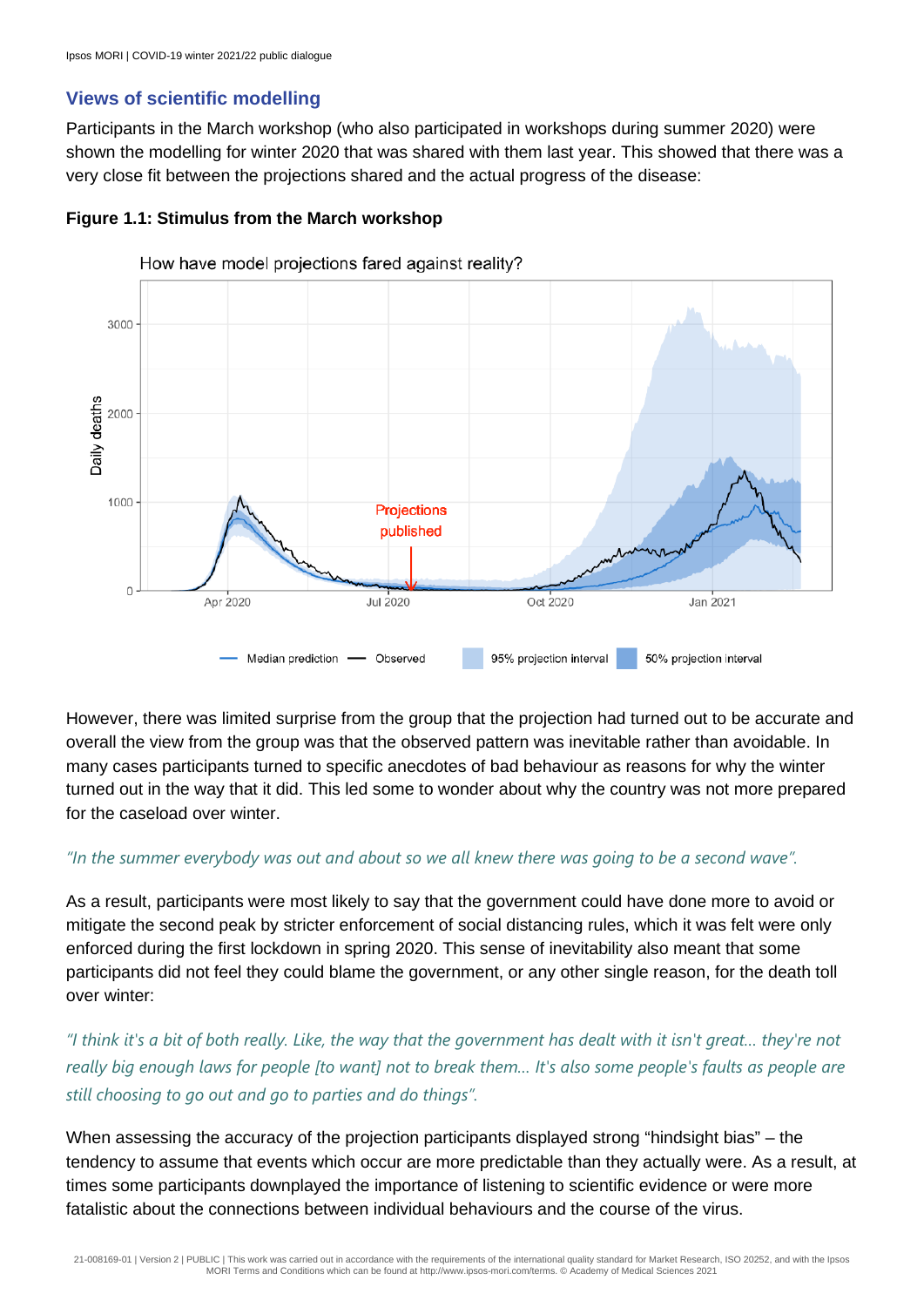*"I haven't seen a correlation between the numbers of people having parties and increases in the virus. The virus seems to be taking a course, a natural course of its own of peaks and troughs and currently, we're heading into a trough and who knows, there may be more peaks".*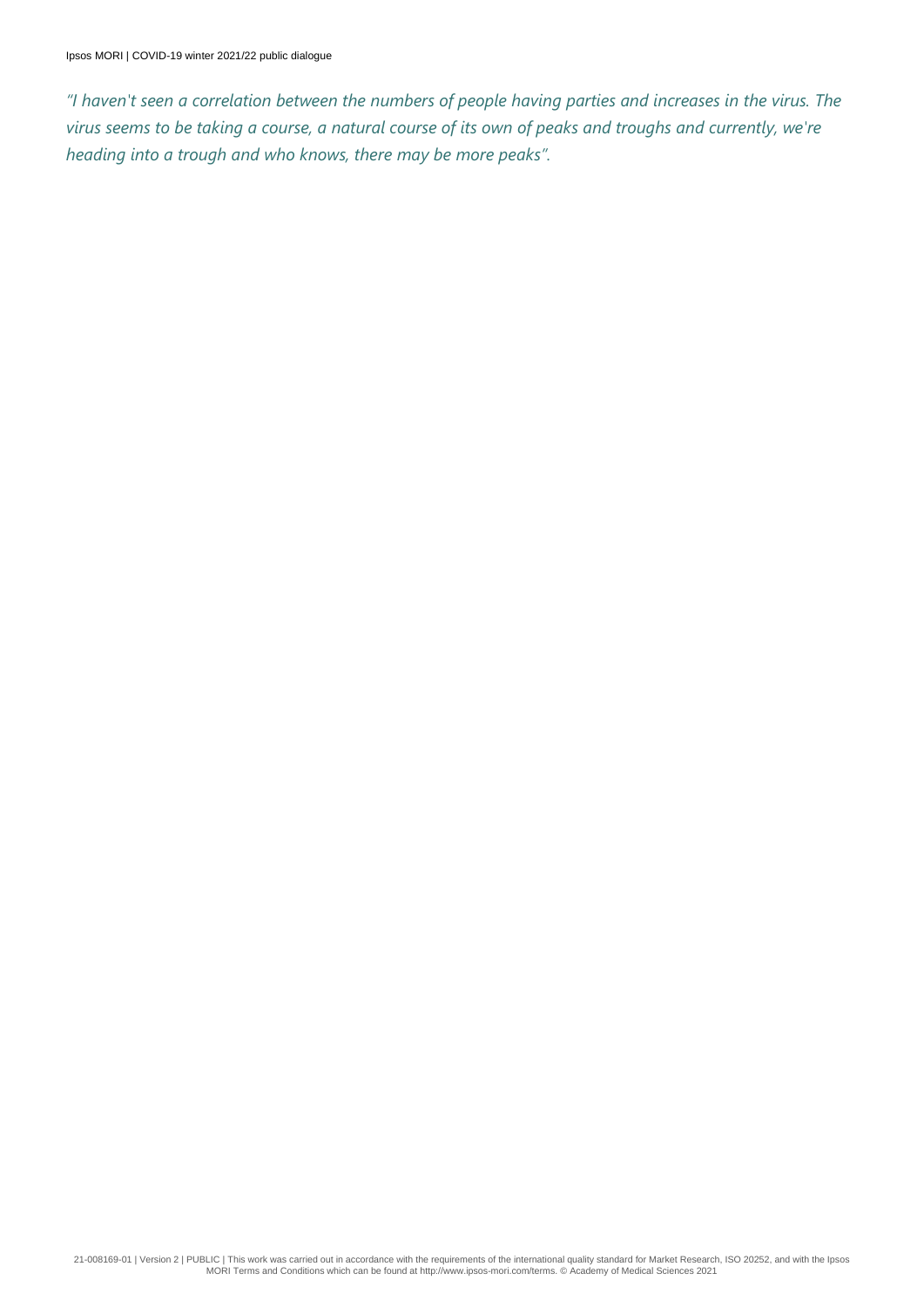# <span id="page-9-0"></span>Where are people now?

Participants remained cautious in their approach to the pandemic overall; while many were tired of measures including lockdowns, restrictions on gatherings and use of facemasks, they acknowledged that the goal of ending the pandemic was still worth the measures required to reach it. This new caution for the public has been replicated in a range of surveys, for instance polling at the time of the workshops found that only half of the public are comfortable sharing handshakes and hugs in the way they used to.<sup>[1](#page-9-1)</sup> More broadly, other polling has found a drop in hedonistic sentiment among Britons which reinforces the idea that the pandemic has pushed the public into a more inward-looking and cautious outlook on the world.<sup>[2](#page-9-2)</sup>

Yet overall, **participants were broadly optimistic** about the UK's path through the pandemic. The primary reason for this was the UK's vaccination programme, which all agreed had been a turning point in the pandemic. During the group in March it was a source of pride for some and seen as a key differentiator between the UK and the rest of Europe, although some voiced concerns about the prioritisation and ordering of the vaccinations. By May these stories were less common, except among the younger people group who were not eligible for vaccination at the time of the workshops.

The risk/benefit calculation for vaccination appears to be very different for younger people, who were more likely to voice concerns about the vaccination itself, with some being notably hesitant to get it. As younger people tended to hold the view that that COVID-19 was not a serious illness for them (few had heard of or recognised the threat of post-acute COVID syndromes or 'Long Covid'), they were not especially concerned about catching it. Additionally, other factors such as getting vaccinated to protect other family members or as an act of citizenship did not resonate strongly either, so for many in this group there appeared to be little benefit in receiving the jab. As a result, only a small amount of concern was required to tip the balance and make the vaccination appear risky to this group, which led to some vaccine hesitancy. However in most cases this view was not strongly held, so as the vaccination drive becomes a reality for younger groups much of this hesitancy may fall away.

### *"I'm young enough to fight it off, I personally just don't feel like I want something injected into me that's been created in six months."*

While most of the participants felt it was important for people to be vaccinated, there was little support for mandatory vaccinations, or for the use of 'vaccine passports' to control who could do different activities. Participants were open to the idea that some people might not want to have the vaccine (as well as not being able to have it) and were unwilling to try and restrict their freedom to take part in activities unduly.

Although many were positive about the trajectory of the pandemic, there was a perception that **guidance from the UK Government was confusing and changed frequently.** What participants said they were looking for was a clear and unchanging set of guidelines on how to live with the pandemic, which poses difficulties for guidance based on the changing scientific understanding of a new disease. This is reinforced by recent polling which shows that while three in ten of the British public see the government changing course as a sign of effective evidence-use, more than a third say a change in policy undermines their confidence in how government uses evidence.<sup>[3](#page-9-3)</sup>

<span id="page-9-1"></span><sup>1</sup> https://www.ipsos.com/ipsos-mori/en-uk/only-half-britons-would-be-comfortable-greeting-people-handshakes-and-hugs-same-way-they-did

<span id="page-9-2"></span><sup>2</sup> https://www.ipsos.com/ipsos-mori/en-uk/lets-party-its-1945-sharp-post-pandemic-drop-hedonism

<span id="page-9-3"></span><sup>3</sup> https://www.ipsos.com/sites/default/files/ct/news/documents/2020-11/editedevidence\_under\_the\_microscope\_prdeck\_kb\_final.pdf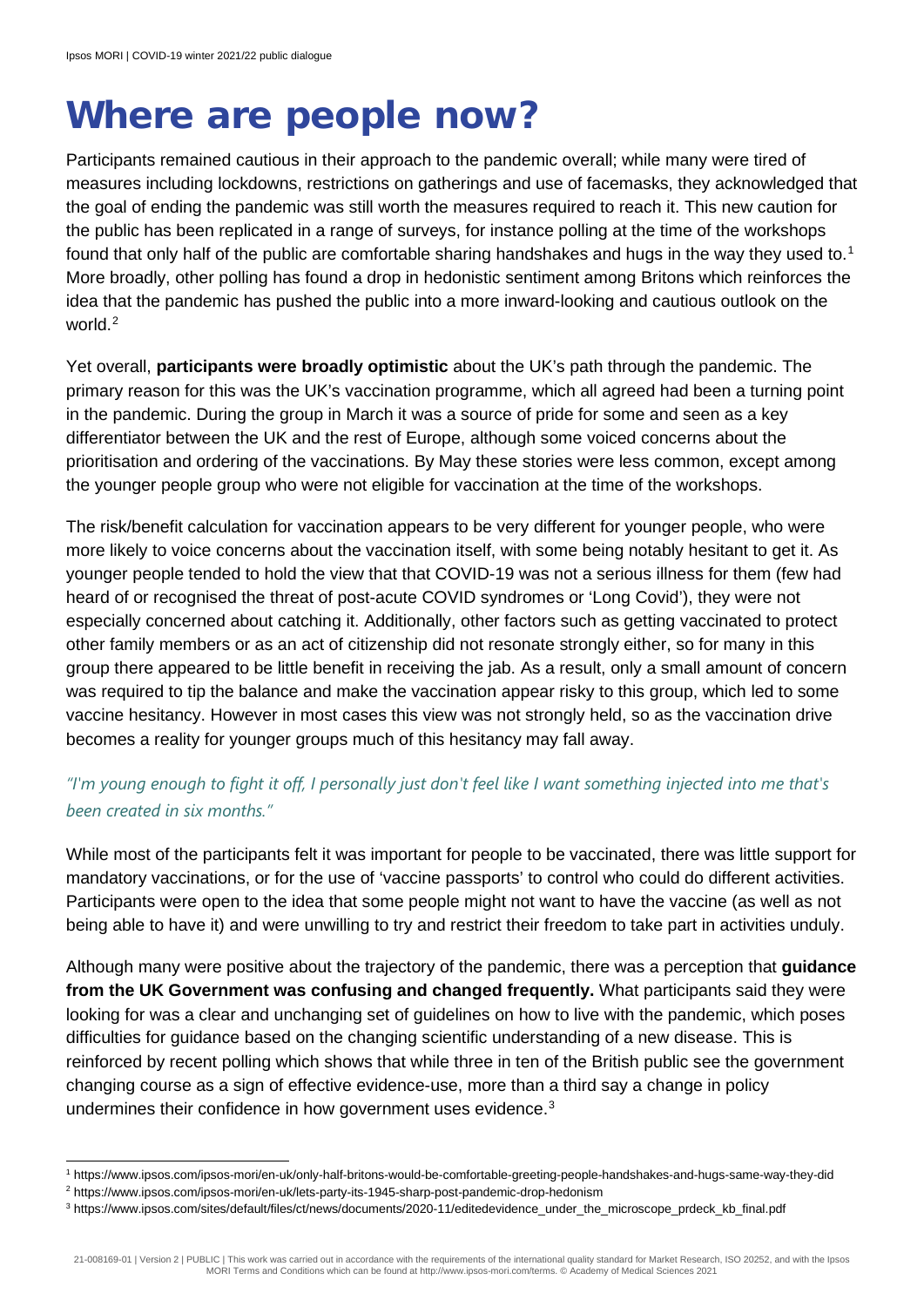This feeling of inconsistency was one reason given for a loss of interest in information about the pandemic by some participants, which contributed further to the fragmentation of knowledge and attitudes observed in the groups this year.

These views were held across England, Scotland and Wales when it came to the UK Government, which was perceived as setting rules that it did not then abide by itself. By contrast, those living in Scotland and Wales tended to view the performance of the devolved nation governments more positively than the UK government. Yet this was not a universal view; unlike in the 2020 groups, some participants from all three nations said that the different national lockdown measures had been confusing and that they would have preferred a UK-wide approach.

*"I don't like people who don't practice what they preach and I feel like Boris Johnson and the rest of them tell us not to do something but then they'll do things that they're not supposed to do."*

*"Nicola Sturgeon, she's on a daily basis giving updates and how positive she's feeling about the upcoming restrictions being lifted. She's encouraging people to be careful but at the same time enjoy yourself."*

*"There should have been one approach for all of the UK, it caused confusion among the population… This was health, politics should have been set aside."* 

**Most participants were bored of hearing news about the pandemic.** They had generally switched off from government updates and press conferences and were also paying little attention to updates on figures of cases or deaths. Instead, most were listening only for updates on when restrictions were being lifted so they knew what they were allowed to do in their day-to-day lives. But most remained wellinformed on key aspects of the pandemic such as the vaccine rollout and variants so they were still absorbing information: this tended to be from other people and, for younger people especially, social media. Experiences of misinformation being shared through Facebook and other platforms were common.

*"At the start I was interested, it felt like a sci-fi movie! But now I am getting news about [COVID-19] off social media, which makes it feel less serious now, which is a good and bad thing."*

*"I struggle with a lot of conspiracy theories and things people share [online], it's difficult not to get submerged in information. We're not designed to be fed this much information- it's quite draining and can be scaremongering."*

Underlying these reactions was a generalised feeling that people are being overwhelmed by the sheer volume of information available on different channels. For some, the emotional nature of the information being provided (such as daily death counts and case numbers) made this even more overwhelming and drove them to disconnect.

*"I prefer to go ahead in blissful ignorance, at the start [news about COVID-19] gave me loads of anxiety – now nothing is going to change, at the moment I need to block it out."*

*"I find it depressing – I just don't watch it at all. It's not that I don't care, but I almost don't care. The bits I don't care about I'll ask my stepdad. I only want to know about holidays."*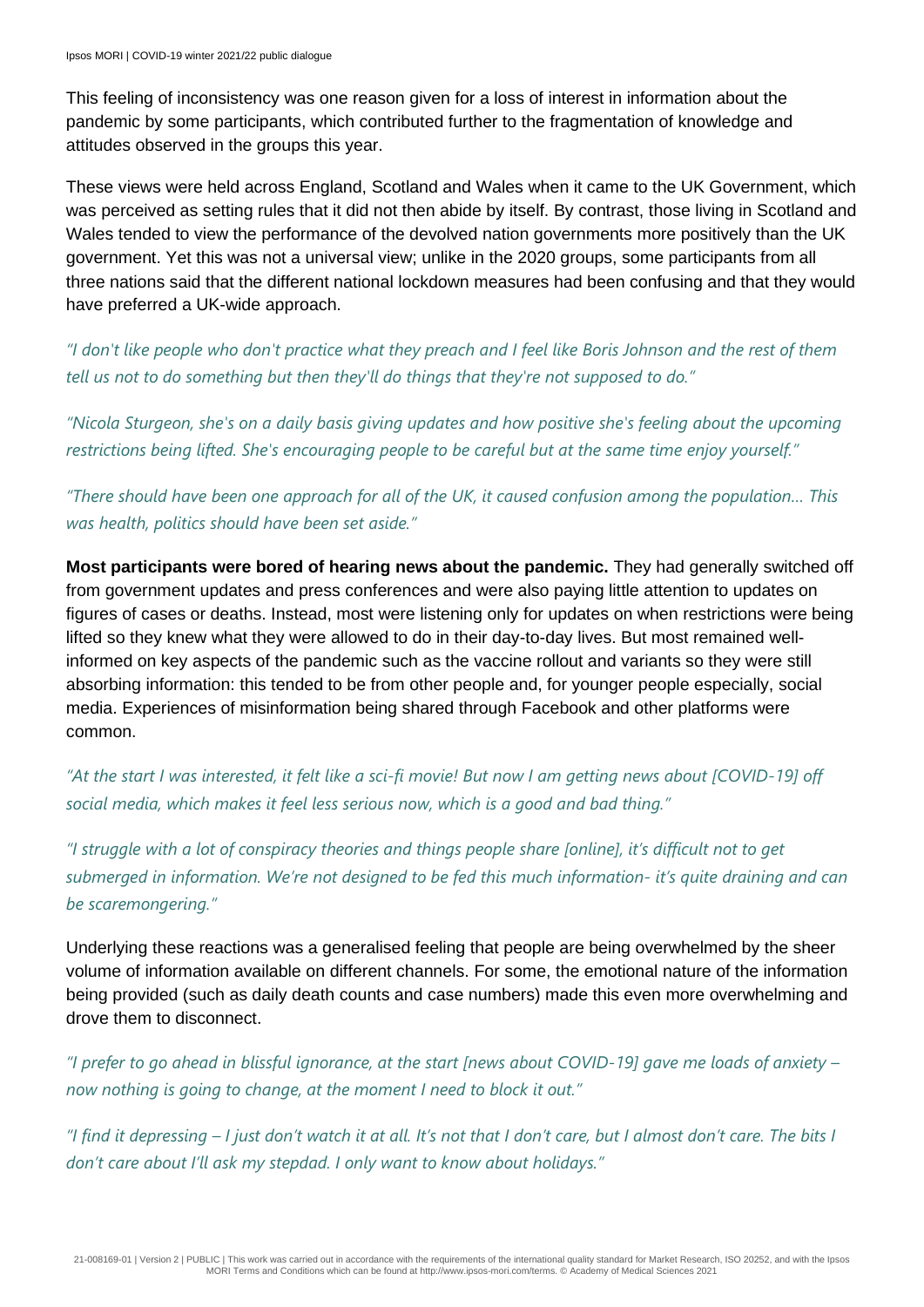Participants instead tended to focus on news about the pandemic which felt most relevant to them. For instance, many were interested in the 'test events' being held at the same time as the groups, which felt like a positive step towards normality, as well as a good news story as few people appeared to have been infected during those events. Other interesting stories included the appeal of stories and 'real life' case studies. Interest in case numbers and deaths could also be limited to a person's local area, as this lets them know how concerned they should be about the locations they were most likely to visit.

*"The sources I look for are people's lived experience, on Insta and Twitter, which sounds bad but there are scientists and doctors sharing their lived experience [too]… I'm interested to hear about local infection rates as this is where I am going outside."* 

However, one regular point of national interest across the groups was the status of international travel restrictions between the UK and other countries. Reflecting a wider interest in clear communication, the 'traffic light' system for international travel was a key focus, especially for those who had trips postponed over the past year or who wanted to travel for events or to see family. This was also an area highlighted by many as one where the UK government had been slow to act, especially on red-listing pandemic hotspots.

*"I don't know if this is true, but I did read that something like 11 planes still came into the UK after India*  was put on the red list... We talked about this before, the loopholes, if people can fly into Turkey, and then *from Turkey to the UK. Where are people actually coming from?*

**Variants were seen as a new threat for this year**, that most participants had not considered last year. At the time of the main workshop the "delta" variant first identified in India was spreading in the UK and this caused some concern for participants. In both the March and May workshops participants felt that the spread of variants was a new threat for 2021 which hadn't been considered by the government or scientists in 2020, which caused some frustration as they worried that this might prolong the pandemic.

*"I think it's quite worrying that we've been through all this right now, and we're basing it on what the virus was at day one, and we've got [different] variants… we've been through all this, to get ourselves vaccinated diligently and it could be for nothing?"*

*"We've got friends who have got family in India, and they're desperate to get their parents out… I'm so conflicted, because I can understand that, but I feel like, 'That makes me feel quite uncomfortable.' It's a very difficult decision."*

The increase in reporting and coverage of COVID-19 variants moving between countries combined with a strong interest in travel to give some participants a more global view of the pandemic. For some, this led to concern about the rapid spread of the virus in India and other (at the time) mostly unvaccinated countries and a feeling that the UK and other wealthy nations would have to help with a global effort to contain the disease through vaccination. However others were more focussed on closing borders to control the entry of variants.

*"The goal posts are changing, [which it needs to] but we're very reactive, and if we were like Australia where they locked everything down we'd be in a better place now. I would rather have a year of not doing anything and freedom thereafter, than going back and forth. Our border should have been shut as soon as it started."*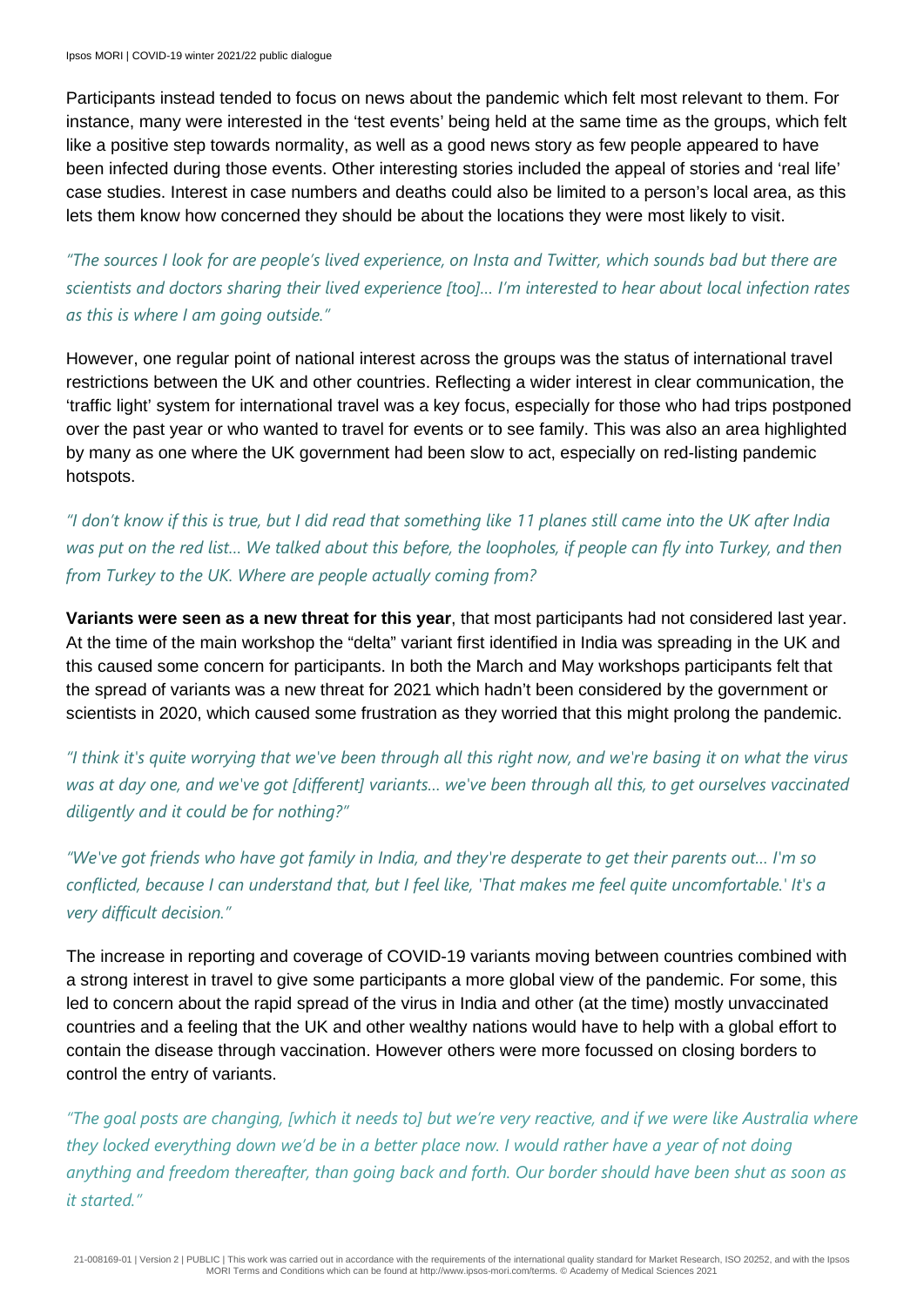# <span id="page-12-0"></span>Looking to the future

### **Winter 2021/22**

As noted in previous sections, **participants were broadly optimistic about this winter**. The vaccination programme was the main reason for this view, but participants also expressed optimism about other factors including the ability of the NHS to deal with cases this winter and the prevalence of other winter diseases. It is worth noting that in the workshops in the summer of 2020 participants expressed similar sentiments about winter 2020/2021 however.

Unlike in 2020, there was an expectation that there would be a spike in cases over the winter – but participants felt that this would be managed effectively. Again, the vaccination campaign was seen as the primary reason it would not be a repeat of last winter, but this was set against new variants, a lack of adherence (and compliance) with social distancing rules, and the fact that diseases like COVID-19 tend to rise in numbers during the winter.

### *"[This winter there will be] a bit of a spike but not as bad, with second doses people's cases won't be so severe."*

Concern about the backlog of diseases and strain on the NHS was not generally being considered by participants. While they were aware of the backlog and that some people are experiencing delays, they did not hold in their minds an image of the scale of the backlog and so tended not to see it as a big issue for the health service. More generally there was confidence that the NHS could handle the caseload, with some providing anecdotes of how local practices and hospitals had been reorganised to deal with COVID-19 and other diseases more effectively.

Another common view supporting participants' optimism was the idea that government and scientists have learned a lot about the disease since 2020 and should be able to use this knowledge to prepare more effectively compared with last summer. This expectation was two-fold: firstly, participants felt that the experience of last winter meant the UK government should better understand how to contain outbreaks within the UK and which measures were most effective. But also there was an expectation that the government should learn from best practice abroad, especially from countries in Asia which had suppressed the virus at an earlier stage.

*"[We can learn from] more mask wearing countries and countries that are maybe a bit further ahead of us and I know we spoke about this last time but I'm always quite interested in Israel, how are they doing and they're fully vaccinated, are they still wearing masks?"*

Australia was commonly given as an example, but there was also some consideration given to China and Japan, with participants noting that we may be able to learn something from habitually "mask wearing" countries. However, others wondered if these countries had very different social cultures that might make measures adopted there more difficult to implement in the UK.

*"I'm going to say something really ignorant but in China, why did they continue to wear masks for such a long time? Was that because of SARS or is that for another purpose and what might be able to learn from them as a country?"*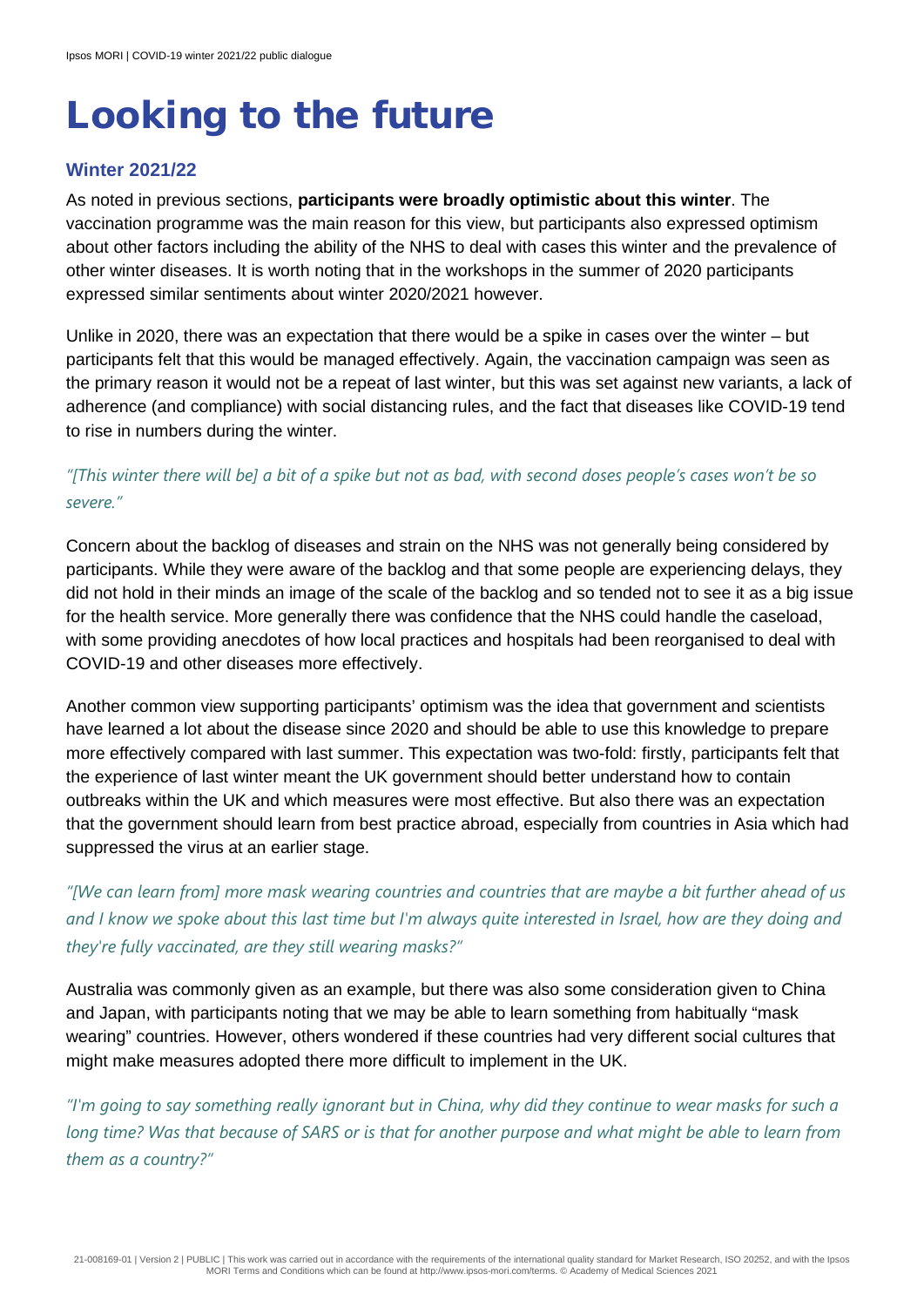*"I saw [the differing death rates] as an example of different political cultures: the US and UK have the highest rates and the greatest focus on liberty. European countries are more socialist and put the collective first a bit more, and had lower peaks."* 

Despite this optimism, **most participants said they were committed to doing 'whatever it takes' to stop the pandemic from spreading**. Across the groups there was wide support for further lockdowns and continued restrictions on international travel should these be required, especially if the country was facing new variants. However these calls tended to be strongest from those who had found living under lockdown easier, or who were less interested in foreign travel.

*"On the one hand they had said that we were allowed to travel, so places like Portugal, and then on the other hand they were saying there's a new Indian variant. So, I don't understand why they can let you travel when all of a sudden this new Indian variant's come along."*

Participants saw compliance with the rules as the most important factor which would decide the likelihood of avoiding a winter spike. As elsewhere, there was a general suspicion that 'other people' are not following the rules and a common demand that the government be stricter in enforcing them. This may also explain some of the appeal of lockdowns to many: they provide clear rules and have clear punishments for infringements. By contrast it was felt that the rules on face masks were easy to circumvent (e.g. by claiming you are exempt) and were not being followed.

*"You still get people out in a restaurant and pub and they're wearing masks… [but] the minute you're outside the smoking area, it's like a free for all. Everyone is hugging everyone because they haven't seen each other in so long. There's no social distancing at all, really"*

However, the use of facemasks was typically seen as a small step everyone can take that can help to make a difference. Across the groups participants said that they weren't keen on wearing them, but they were an obvious way to help control an airborne disease. At the time of the groups the easing of social distancing restrictions in England had not yet been delayed from 21 June, but few in the groups were looking forward to this date as they worried it was too soon. Many felt that if wearing facemasks through to the winter would help contain the disease, it was a small price to pay.

*"I hate wearing masks, personally. I wear glasses, so for me, it's a nightmare… I've tried a million different types of masks, I've done the washing-up liquid on my glasses, everything. I really do hate them, but I can see that, in terms of the droplets, coming to me, and me exhaling the droplets, that makes a lot of sense."*

More broadly, many in the groups were willing to 'stop where we are' in loosening restrictions for the rest of the year to avoid the threat of another wave of infections as a result of the delta variant of COVID-19. Some noted that case levels were very low last summer but this still led to a large caseload in winter, so a more measured approach this year might be a more sustainable approach. As participants were able to visit shops and see their family in small groups they felt this might be a position they could stay in for a longer period if it meant that the pandemic would be less of an issue this winter.

#### **Looking further forward**

While participants generally said they were willing to follow future guidance and requirements to control the pandemic, in line with the wider fragmentation of experienced and attitudes it was clear that they were starting to take more personalised judgements on what steps are acceptable for them. Behaviours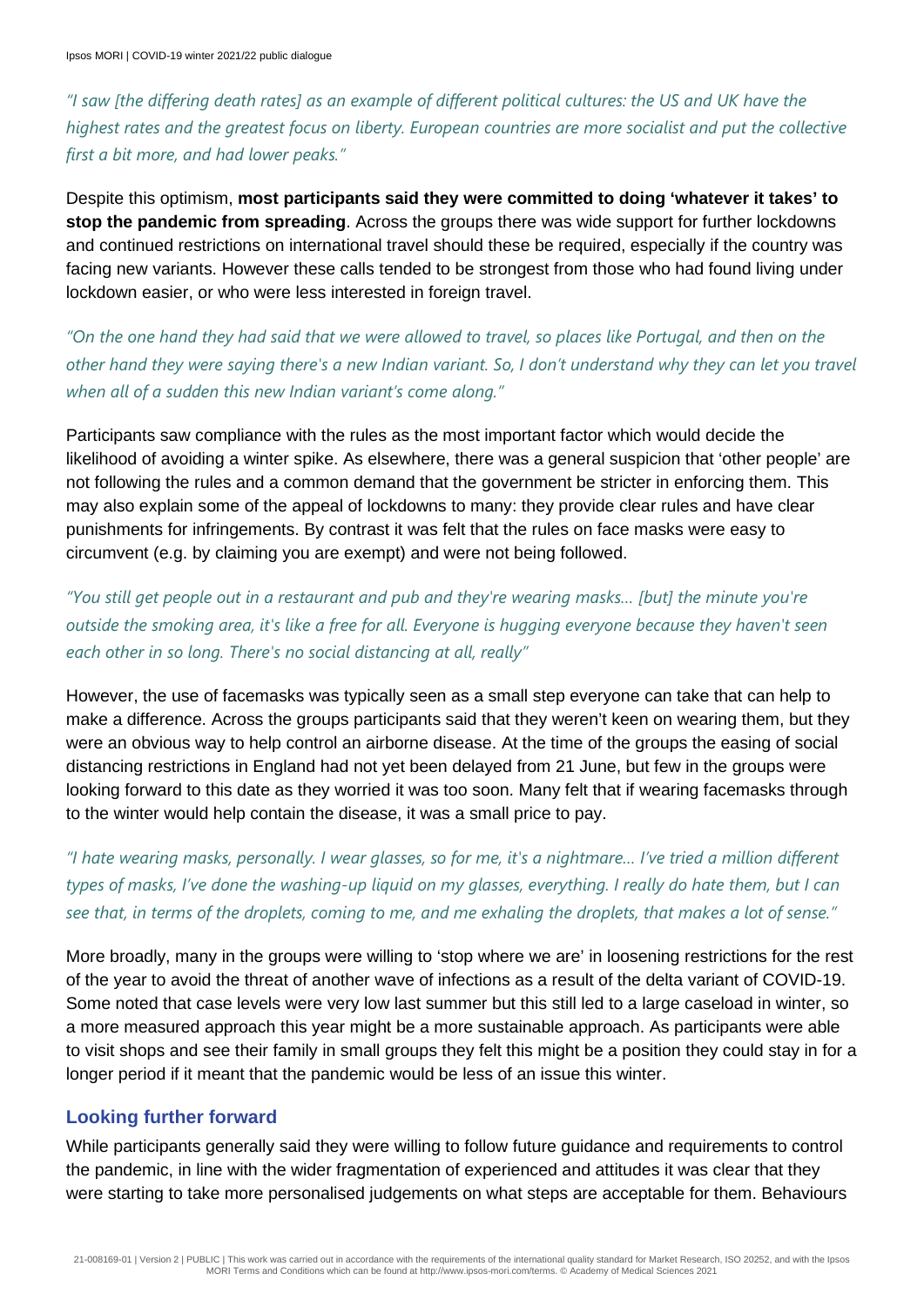are starting to become informed by people's attitudes towards (and appetite for) risk, in part as a response to a perception that many of the rules in place now have been left open to interpretation. The key question for participants was beginning to shift from "What am I allowed to do?" to "how can I do what I want whilst incurring the least risk?"

Those in the group were starting to compare different events or actions in terms of what they considered to be the risk of exposure for themselves and for others. These tended to be micro-level decisions rather than focusing on the bigger picture – which often contained overwhelming amounts of information. Key decisions and moments participants focussed on included what holidays they can go on, who they decide to socialise with, or how their place of education or work are relaxing or tightening restrictions.

These informed their approach to, for instance, whether they can go to their son's wedding in Italy or justifying hugging their grandmother indoors as being less risky than going to large outdoors events because the former only involves interacting with one person.

### *"I'm not in a rush to start hugging people! Except my family and close friends. It's more the norm to keep your distance."*

*"The thing is, for me, I will be quite safe, and I'll do distancing, and wear masks, and follow the rules. When I come back from holiday, if I get to go, the people I worry most about, like my gran, I'll not go and see her for 2 weeks, and I'll probably lay quite low. I'll not isolate, but I will lie quite low when I come back. I get not everybody would do that. I just feel like everyone's got to make the decision that's best for them."*

In this context the provision of accurate information assumes greater importance to avoid people making riskier decisions under the impression they are safer – for instance the perception that being close with family is safer than being in a large open-air event may be false, especially if that person has older family members such as grandparents.

### **Responses to optimistic and pessimistic winter scenarios**

While some participants could see that in future people would have to view COVID-19 as a more typical winter disease and learn to live with it, few were able to envisage when the UK might reach this stage. As a result, when the participants were asked to think about the most appropriate responses to dealing with more and less severe waves of COVID-19 over the coming winter, not only were the principles of their response similar, but they also suggested similar government responses regardless of the potential threat the pandemic posed:

- Almost all participants were comfortable with continuing wearing face masks into the summer if it would help prepare for the winter.
- Vaccines and lockdowns were seen to be safe and reliable control measures (as they are proven to work), so participants often fell back on suggesting lockdowns where they were unsure what else to recommend.
- Ensuring access to support for those who need it and addressing exposed inequalities was an increasing concern for participants too. Mental health emerged as a particular area of focus, especially for younger participants.
- In both cases some participants felt that this winter was the right time to start thinking about economic recovery and felt a need to change the balance of virus control measures and allowing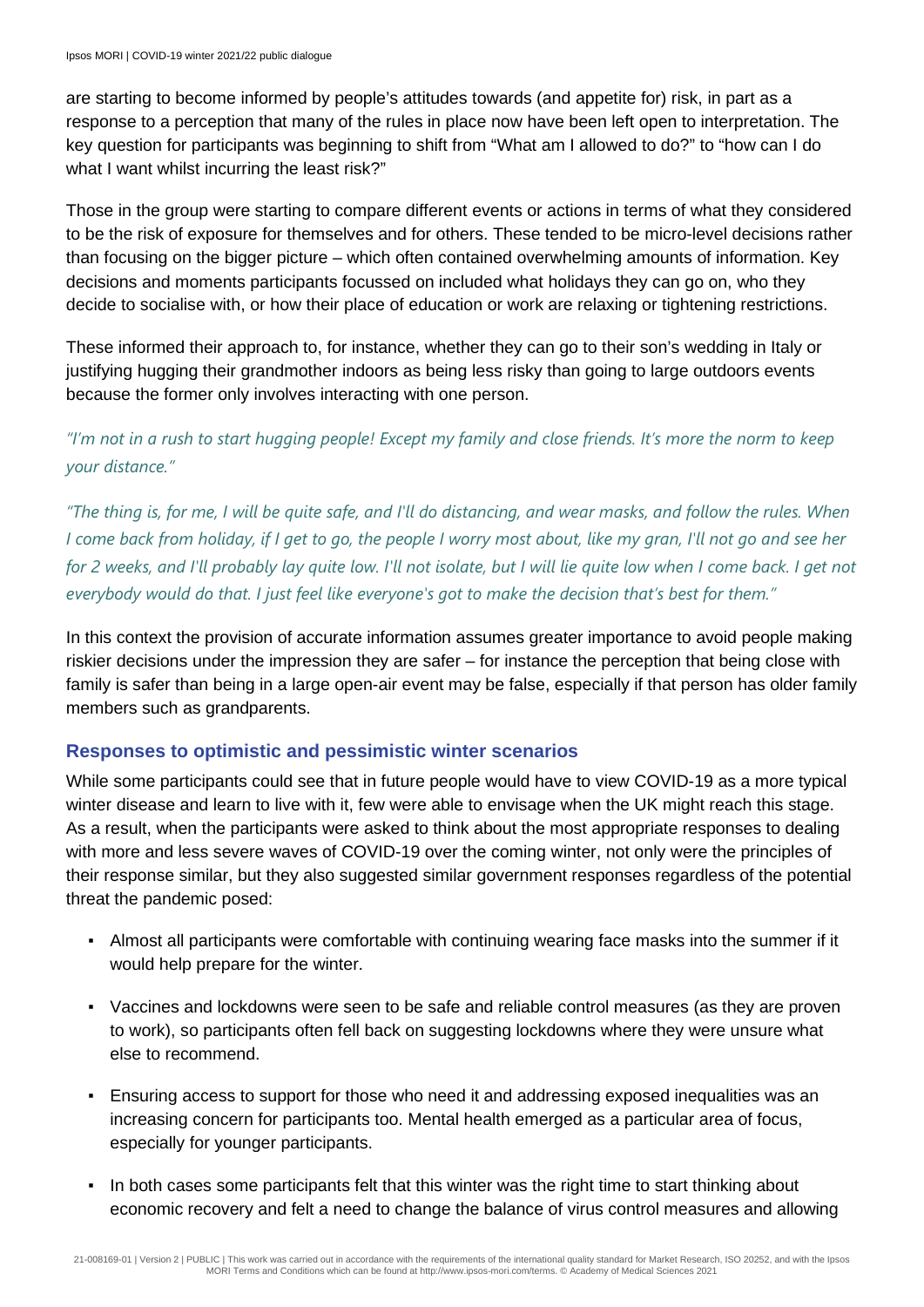shops and the economy to stay open – for instance by having less stringent lockdowns where these are required.

Nevertheless, there were some nuances to the public view dependent on the potential severity of a COVID-19 wave this winter.

In a **more positive winter**, where there was no large spike in cases of COVID-19 or any winter diseases like flu, COVID-19 vaccinations provide long-lasting protection and anti-viral treatments are available, the public began to think about steps that could be taken to help the NHS recover. Some felt that a less severe winter scenario would allow some 'headspace' for the government to invest in the NHS and prepare it to deal with future pandemics and with the backlog of other care that had built up. Participants still felt it would be important to follow some social distancing guidelines such as use of facemasks to avoid cases of COVID-19 from increasing this winter and were also open to the use of further lockdowns if it would help to end the pandemic.

In a **more negative reality**, where this winter sees a large wave of COVID-19 cases alongside a surge in other winter illnesses, COVID-19 vaccinations provide protection for less than a year and there are no anti-viral treatments available, participants held the same views they had about dealing with the virus this summer: they were willing to take whatever measures were necessary to contain the virus. Participants often called for lockdowns to be instigated more quickly (as they tended to feel the government had been too slow in previous waves), wanted stringent restrictions on people arriving from abroad and supported social distancing and use of face masks. But they also called for more support for businesses to survive the prolonged and repeated lockdowns which might be required. Vaccination was still an important tool in this scenario and participants expected there would be annual booster campaigns, as well as educational campaigns to help convey the importance of regular vaccinations.

In both cases, participants were starting to think about how life can return to normal in a world where COVID-19 is a factor. Although there was no clarity on what measures might signify that COVID-19 has moved from being the biggest health hazard to a seasonal condition – there was discussion of using case or death numbers but no one had a clear idea of what an acceptable level would be – some were interested in beginning to have this discussion.

*"I was supposed to be meeting friends this weekend, but due to the Indian variant they are maybe cancelling. We just live with flu so they need to stop making it a priority and discuss other things"*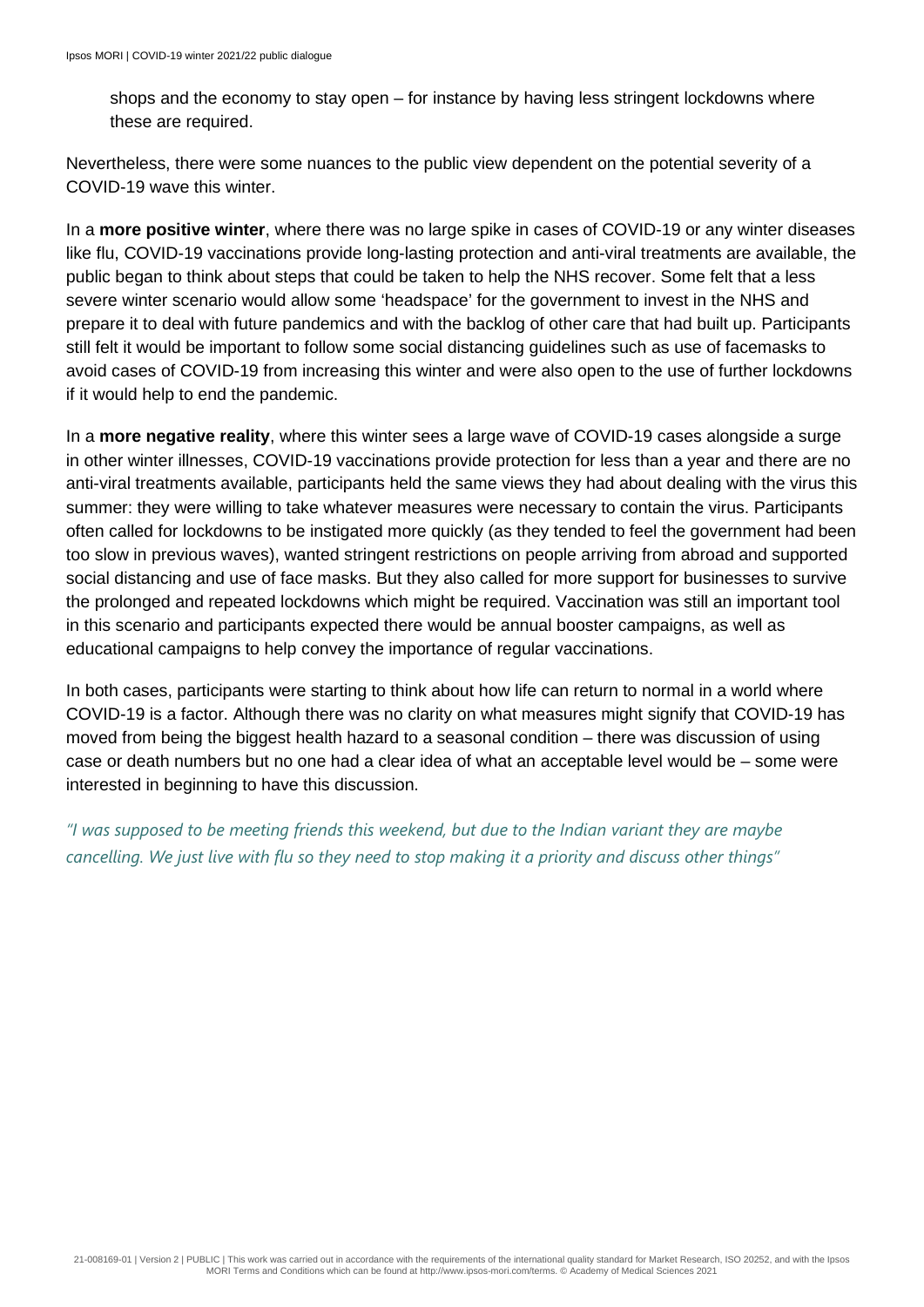# <span id="page-16-0"></span>Communications recommendations

Across the workshops, participants tended to say they had the same information needs: there was a call for more **distilled and digestible information, rooted in topics relevant to their day-to-day lives**. For instance, participants wanted more detail and scientific information on why the Government was able to set specific dates for the lifting of restrictions, as well as how vaccines work. Another area of interest was anti-viral treatments: few had heard much about them but thought they offered a positive, scientific message about how the country can move past the pandemic.

Other key communications findings from this research are included below:

- There was a **clear interest in communicating the facts people need**. There are some areas where there are clear factual messages that many in the public are still unaware of: for instance, the wider social benefits behind why younger people should take the vaccine, the progress and efficacy of the vaccines themselves and what and new variants might mean for existing vaccines.
- Participants were also interested in **the government 'showing its working'** in a limited but clear way. Many in the groups suspected that the government was not following the pure scientific advice; while it was acknowledged that politicians may have different objectives to scientists and that these can be as legitimate as public health, the groups still wanted to know how the actions of the government differed and what the rationale was for this divergence.
- This desire to see the rationale behind the steps the government takes was also reflected in calls for **a clear roadmap out of the pandemic**. Participants wanted to see a full arc showing how the country would progress from full lockdown to the lifting of restrictions, with clear measures and signposts explaining why it was safe to take each successive step. Some in the groups were also interested in seeing a plan for this winter which acknowledges the likelihood that cases would rise and explains what measures might be needed at different levels of severity.
- The groups also were interested in hearing **positive stories of medical and scientific progress**. This included any news on anti-viral drugs, the progress of vaccination and the relative strengths of different jabs (as well as the side-effects of vaccination). The use of 'test events' was another area of interest that the public saw as a positive development where science and the government were working together to ensure people are able to return to the things they enjoyed prior to the pandemic. This contrasts with daily statistical updates which few were still listening to by this stage.
- Thinking about the coming winter and into the next few years, there remained a clear information gap around **the level of risk different activities and actions pose to individuals and their families** and this should also be a priority for communications. Across the groups, participants expressed misconceptions about the relative risk of different activities – for instance, hugging a close family member was seen to be less risky than meeting a large group of people outside. As government restrictions are lifted and people fall back on their own assessments of risk, ensuring the public have the right information to inform these decisions will be an increasingly important factor in the future path of the pandemic.
- Finally, it remains the case that the public are cautious when it comes to dealing with the pandemic and most will prioritise measures to control the spread over loosening restrictions to help the economy. However as participants acknowledged that restrictions are proving challenging for some groups of the population **they are interested to know what support is available for those who**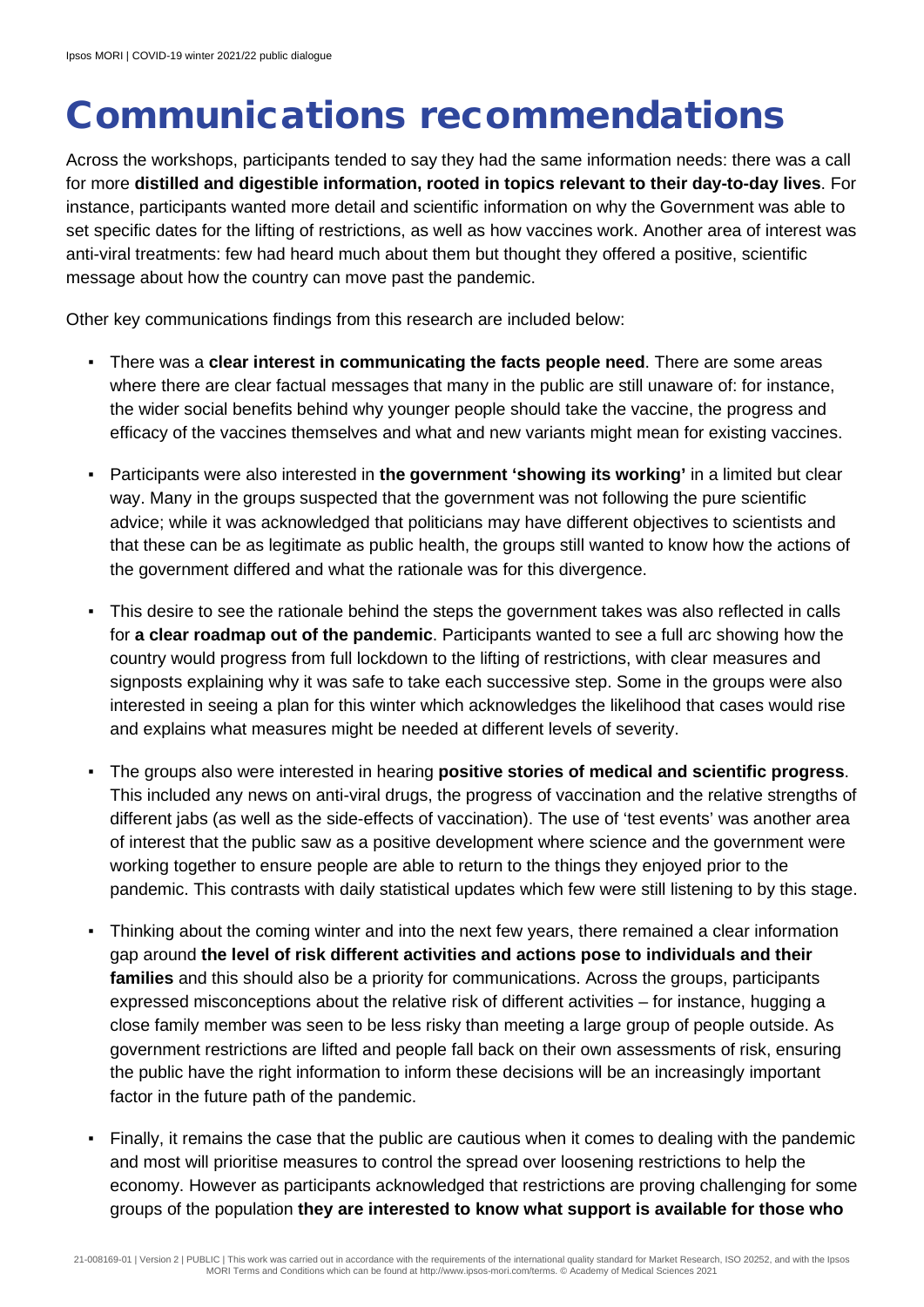**have been affected by existing inequalities**, and how the government plans to redress these issues in the recovery.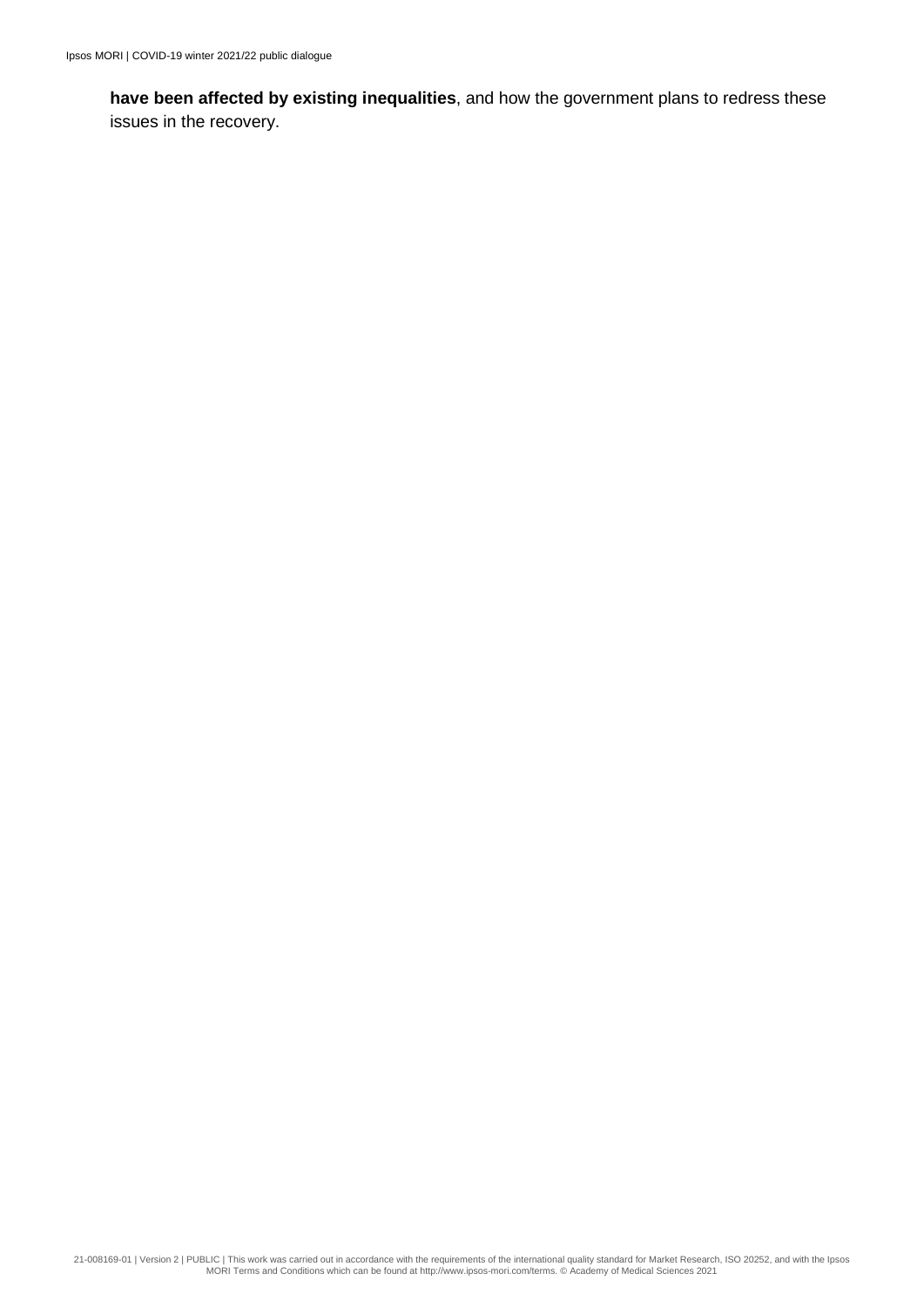# <span id="page-18-0"></span>Methodological Annex

### **Research Objectives**

This report summarises the key findings from five online workshops conducted with members of the public to understand their views and priorities for the UK in coping with a possible resurgence of COVID-19 infections over the winter of 2020-2021. The workshops involved group discussion and stimulus in the form of videos, a presentation of information, and scenarios.

The workshops were held to bring the public's voice into the wider, scientific, discussion around planning for a winter during the COVID-19 pandemic. This report feeds into wider work carried out by the Academy of Medical Sciences exploring what challenges might be faced this winter when coronavirus and other seasonal diseases are present and the steps the country can take to prepare for this.

As with any qualitative research the findings are descriptive and illustrative and are not statistically or nationally representative – they cannot be said to be the views of a wider population. Instead, its key strength is that it gathers a wide range of spontaneous and considered attitudes and allows moderators to ask open-ended questions and develop lines of enquiry as they emerge during the discussion. In including people from a wide range of backgrounds and with a variety of demographic characteristics, the widest possible set of perspectives are sought, and these are reflected in the analysis and reporting.

### **Methodology**

There were three main phases to fieldwork:

- **Pilot group:** A single two-hour online workshop was held in March 2021 with eight participants who took part in the workshops from the research carried out in 2020.
- **Reconvened Workshops**: Two sets of two three-hour workshops were held online between 12 May – 3 June 2021. One set was conducted with 14 young adults (aged 18-24) from the Academy of Medical Sciences' Planet DIVOC-91, [4](#page-18-1) whose demographic information was not gathered. The other set was conducted with a group of 32 members of the public, comprising the eight panel members from the pilot group supplemented with 24 new participants recruited for the workshop. This group was recruited to provide similar numbers of participants from three groups:
	- − **General public**: A third were recruited from across England, Scotland and Wales, with quotas to ensure a balance of genders, age group and social grade. Additional quotas ensured parents of school age children were also represented.
	- − **Vulnerable or 'shielding' groups**: A second group were recruited from across England, Scotland and Wales with a quota to ensure they had received a letter from the NHS telling them they were part of a higher-risk group and would be required to 'shield' themselves during the lockdowns, or that participants had cared for someone in this position. Additional quotas ensured a mix of ages, genders and ethnic backgrounds.
	- − **Ethnic minority backgrounds**: The third group recruited participants from across England, Scotland and Wales with a quota to ensure representation of the views of people from ethnically diverse backgrounds, including people from South Asian, African and Caribbean backgrounds.

<span id="page-18-1"></span><sup>4</sup> https://planetdivoc91.com/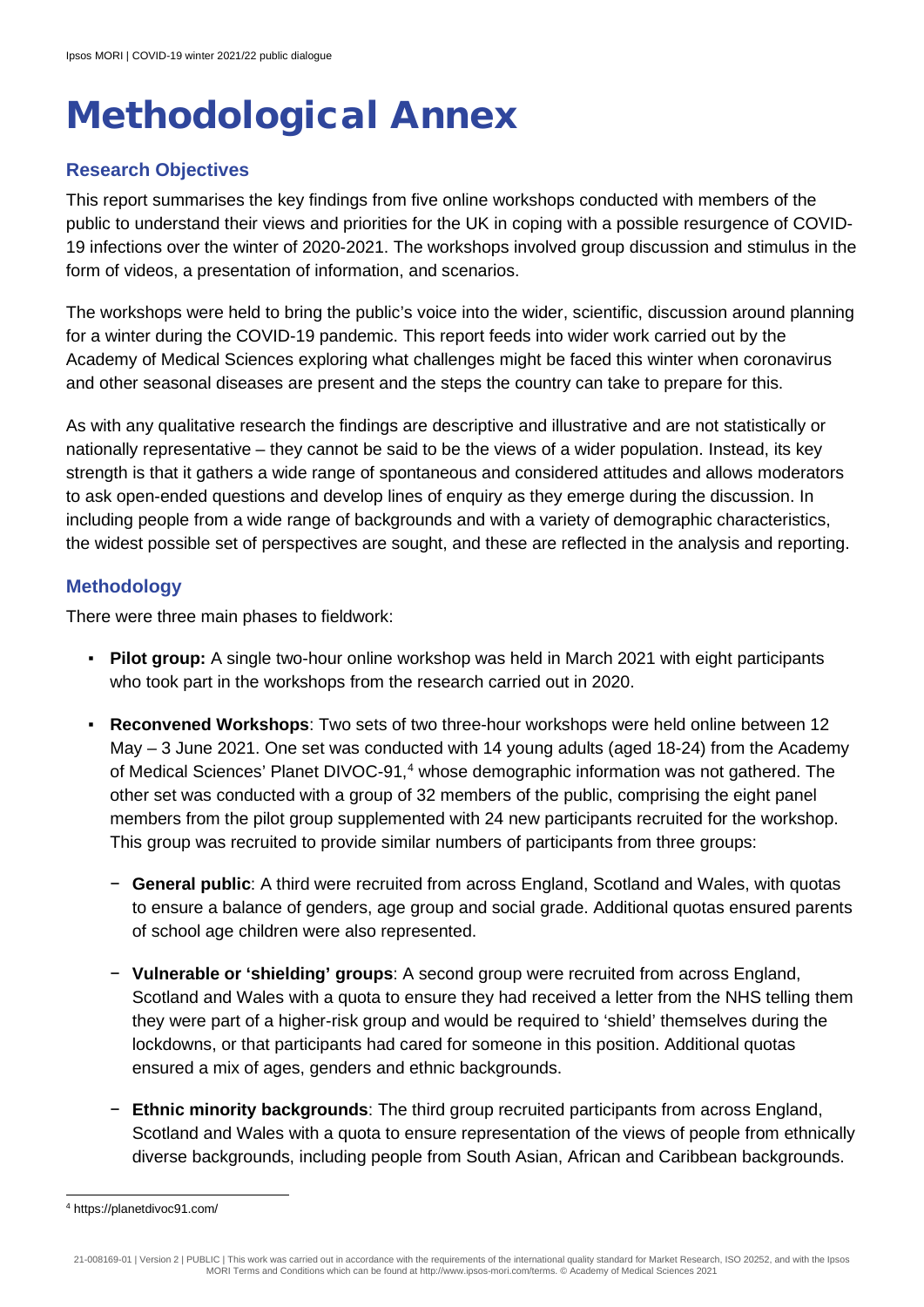In addition, quotas ensured representation across age groups, genders and social grade, as well as experience of Covid-19 infection.

Further detail on the types of people who participated in the general public group are provided in the table below.

|  | Table 1.1: General public workshop: demographic details |  |  |
|--|---------------------------------------------------------|--|--|
|--|---------------------------------------------------------|--|--|

| <b>Gender</b>            | <b>Ethnicity</b>                                         | Age                                                                          | Social grade <sup>5</sup>      |
|--------------------------|----------------------------------------------------------|------------------------------------------------------------------------------|--------------------------------|
| $-18$ women<br>$-14$ men | $-21$ White<br>11 Ethnic<br>$\blacksquare$<br>minorities | $-11$ aged $16 - 34$<br>$-9$ aged $35 - 54$<br>12 aged 55+<br>$\blacksquare$ | $-8AB$<br>$-16$ C1C2<br>$-8DE$ |

#### **Moderating the panel and workshops**

Given the potentially upsetting nature of the topics discussed in the workshops, the moderating team consisted of researchers who have had extensive training and experience of working with the public and vulnerable people.

In the recruitment phase and again in the sessions, participants were reassured that they did not need to share details of their first-hand experiences and were free to leave the research at any point. All participants were sent a care sheet after their participation with web links for advice on maintaining wellbeing during lockdown.

<span id="page-19-0"></span><sup>5</sup> Social grade is a market research classification that sorts people according to the occupational status of the household. More detail can be read here: https://www.ipsos.com/ipsos-mori/en-uk/social-grade